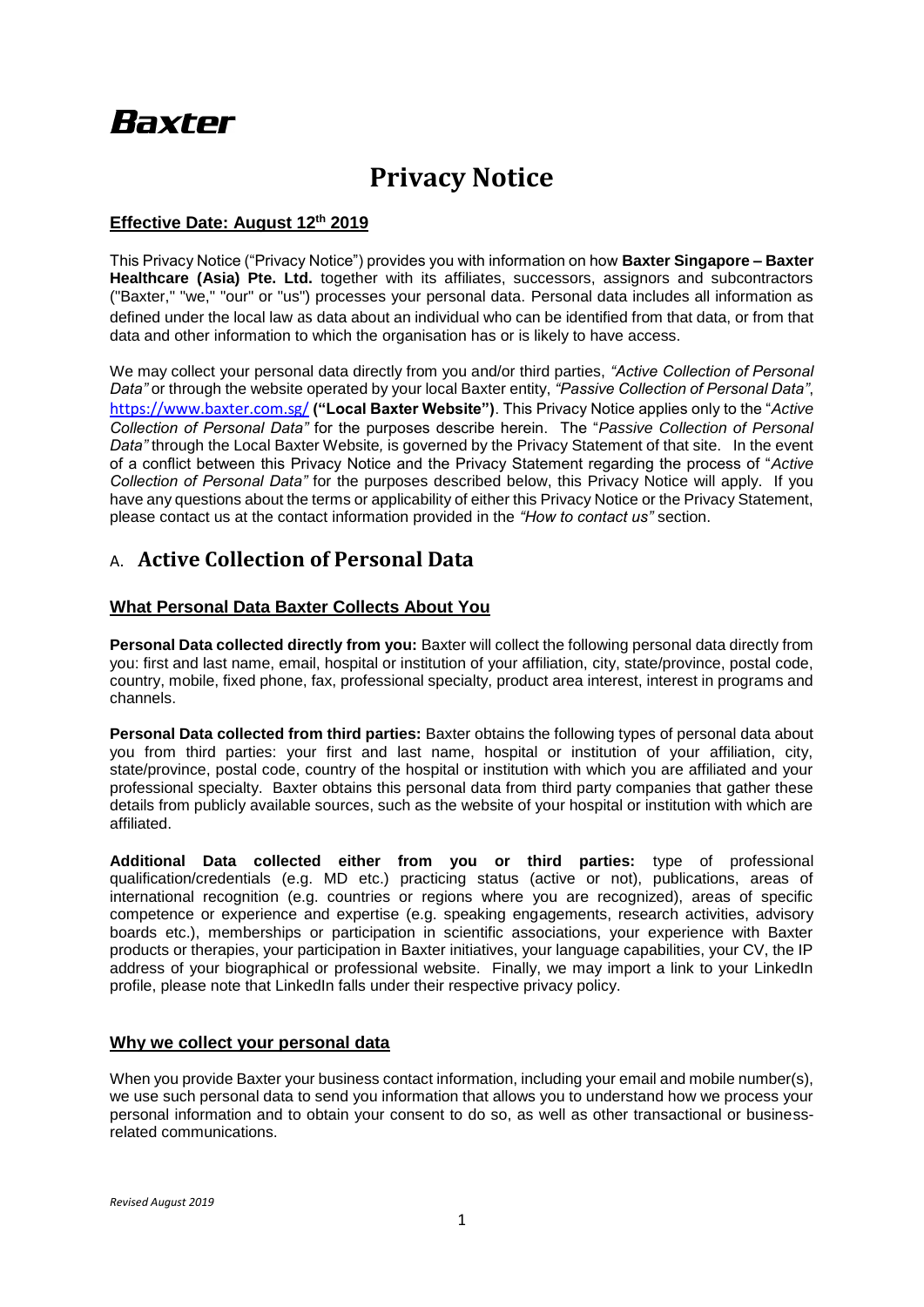When Baxter collects your personal data directly from you or from third parties we may use the data for purposes of sending you marketing communications to promote our products, therapies and services, providing you with other information about our products/therapies, including scientific information and research study papers and news, newsletters, as well as sharing information about events and educational opportunities in the areas of your interests. In addition to that we may use your personal data in order to reach out to you directly or through third parties to conduct Market Research Projects that aim to gather information from you on our products or therapies including your experience with them as well as information related to specific diseases that fall under Baxter's area of activity or interest. We may also store such data to further communicate with you on specific Market Research Projects or other activities you have participated. We do so on the basis on your consent. In the consent form, Baxter will ask you to provide information about your areas of interests and selected preferences. Providing us your personal data for the purposes described in the previous phrases is voluntary. If you do not consent to Baxter processing your personal data, we will not send you any of the above-mentioned communications or information. Please note that if you provide your consent, you may always withdraw it or change your preferences by following the instructions for unsubscribing available in the consent form. You can also withdraw your consent by contacting us using the contact details in the *"How to contact us"* section below. Note that withdrawal of your consent does not affect the lawfulness of processing of your personal data before your consent's withdrawal.

We may also use your personal data directly from you or from third parties or publicly available data bases in order to better understand your scientific background and the areas of your expertise as well as to monitor and analyse your professional preferences, interests, professional recognition and participation in scientific fora or associations, as well as your professional activities of choice, including research activities, publications, speaking activities advisory boards based also on Baxter's interaction with you, if it is the case. We do that in order to identify areas of collaboration with Baxter that would allow us to create opportunities to advance scientific exchange and medical care. We do so on the basis on your consent. Providing us your personal data for the purposes described in the previous phrases is voluntary. Please note that if you provide your consent, you may always withdraw it by contacting us using the contact details in the "How to contact us" section below. Note that withdrawal of your consent does not affect the lawfulness of processing of your personal data before your consent's withdrawal.

We also collect your personal data from you or third parties in order to directly communicate with you, keep accurate our databases and comply with legal obligations such as without limitation adverse events reporting**.** We do so on the basis of our legitimate interests to manage our relationship with us, or because we have a legal obligation.

In certain instances, we may conduct automated processing of your data for the purposes of assessing your characteristics as a healthcare professional in relation to clinical preferences, scientific and educational activities of choice.

In the event that we use your personal data for other purposes, not mentioned above, we will inform you about the specific purposes and, when required, on what basis we do so, at the time we collect the personal data from you to the extent required by law.

### **With whom we may share your personal data and international data transfers**

Baxter is a global company and for the purposes outlined above, Baxter may transfer your personal data to other Baxter group companies and Baxter's service providers acting on behalf of Baxter, such as providers of IT system administration and user support services, and providers of IT tools for consent management and mailing services. These third parties are restricted from using your personal data in any way other than to provide services for us and we require them to provide an adequate level of protection for your personal data. For more information about Baxter's service providers, please contact us at privacy@baxter.com.

Some of the recipients referred to above will be located or may have relevant operations outside of your country, such as in the United States (the list of Baxter Group entities and the places of their establishment is set out at https://www.baxter.com/location-selector), where the data protection laws may not provide a level of protection equivalent to the laws in your country. Baxter employs measures

*Revised August 2019*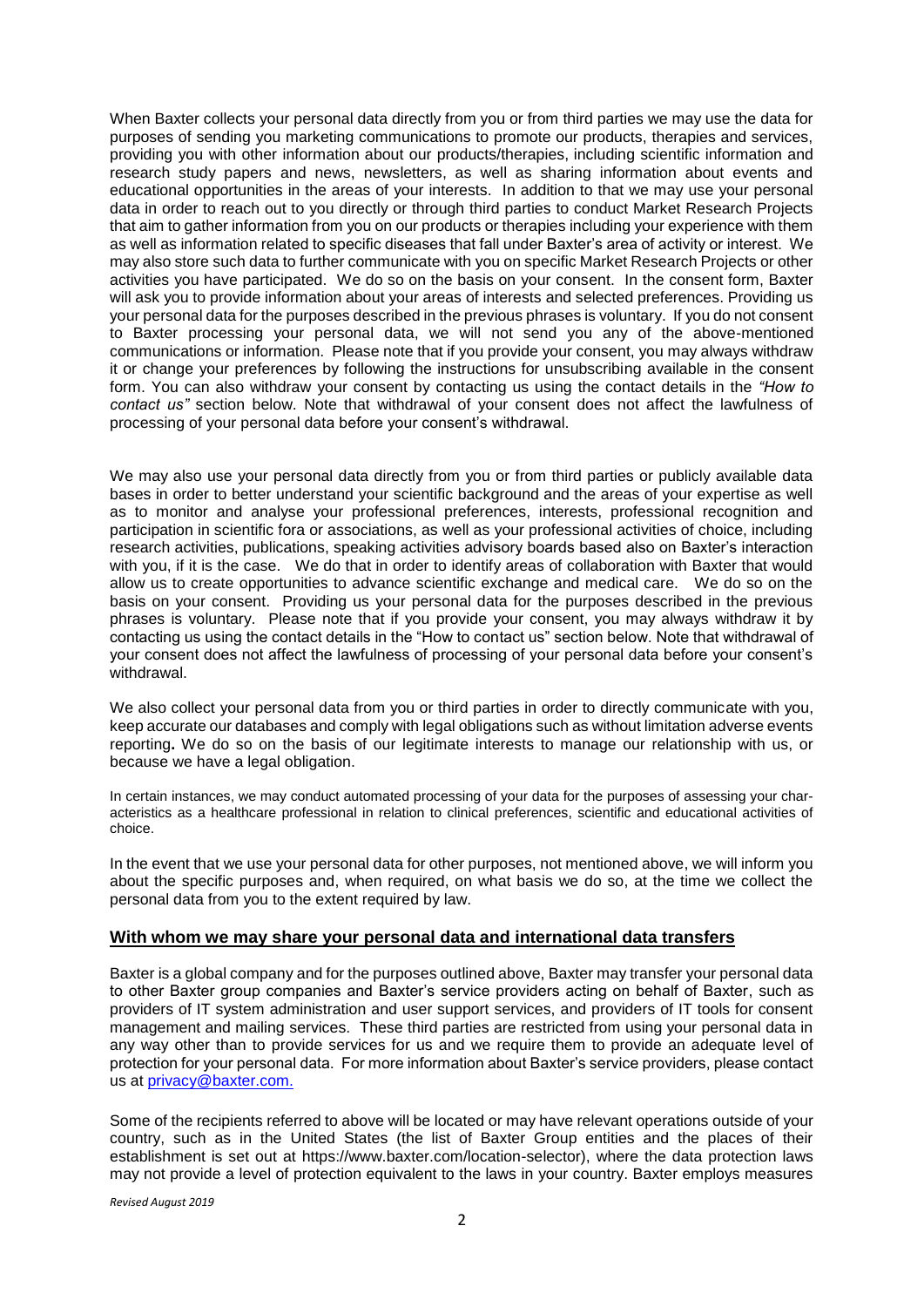to provide an adequate level of data protection, ensure that all data recipients will provide an adequate level of protection for the personal data, and that appropriate technical and organizational security measures are in place to protect your personal data. Any onward transfer (including to our affiliates outside your country) is subject to appropriate onward transfer requirements, as provided in the applicable law.

You can request information about Baxter's affiliates and subsidiaries and third party service providers as well as access copies copy of the safeguards which we have put in place to protect your personal data and privacy rights by writing to [privacy@baxter.com](mailto:privacy@baxter.com) or contacting us as at the contact details in the *"How to contact us"* section.

If we are involved in a sale or transfer of all or some of our business assets or operations via a share or asset deal, your personal data may be transferred to the acquiring organization who shall take at least the same or higher standards of care in the treatment of your personal data. Should such a sale or transfer occur, you will be informed about this and may withdraw your consent to or - as applicable object to the transfer of your personal data to, and processing and use of your personal data by the transferee.

### **How long we keep your personal data**

Your personal data will be kept for the following time periods:

- If you have given us your consent to send you marketing, commercial and related types of communications, we will keep your data until you withdraw your consent to receive these communications or until we no longer send these types of communications;
- If we have collected your personal data solely to send you the surveys mentioned herein, we will keep your contact details until you opt-out of receiving them or until we no longer need to send you such surveys, whichever happens first. As part of those surveys, we will retain your survey data for as long as you remain a customer of Baxter and we need the information to help us understand how we are performing.
- If we have collected your data indirectly, i.e. from third parties, we will keep your data until our first contact with you and further retention would be subject to your receipt of this privacy notice and/or your consent as applicable. If such contact cannot be performed within a reasonable period of time from the collection day of your data, the data will be deleted.

### **Your rights**

In certain circumstances, local data protection laws and certain local laws give you rights with respect to your personal data. These rights differ by country/region. Should this be right be available in your territory, you can request:

- Access to or copies of your personal data, including knowing whether we hold personal data about you, and, if so, what kind and for what purposes. You can also request information about who has received your personal data.
- That we correct of your personal data if you think it is inaccurate or incomplete or request that we erase or delete your personal data, unless we have a legal obligation to hold it or are otherwise permitted by applicable law to retain it.
- Us to restrict the processing of your personal data and not to delete it.
- That we provide you with your personal data that we obtained from you so that you can store and re-use it for your personal use, and you can ask us to provide this personal data to another entity.

You can exercise your rights by contacting your local Baxter entity using the contact details provided in the *"How to contact us"* section.

As described above you also have the right to withdraw your consent or object to our using and disclosing your personal data for purposes of direct marketing or if based on our legitimate interests. You can do so at any time "opting-out" of the marketing or other types of communications described above that you receive based upon your consent, as well as the surveys in accordance with the unsubscribe instructions included in the specific communications. If you are unable to object by optingout in this manner, please contact us using the contact details provided below. If you believe we are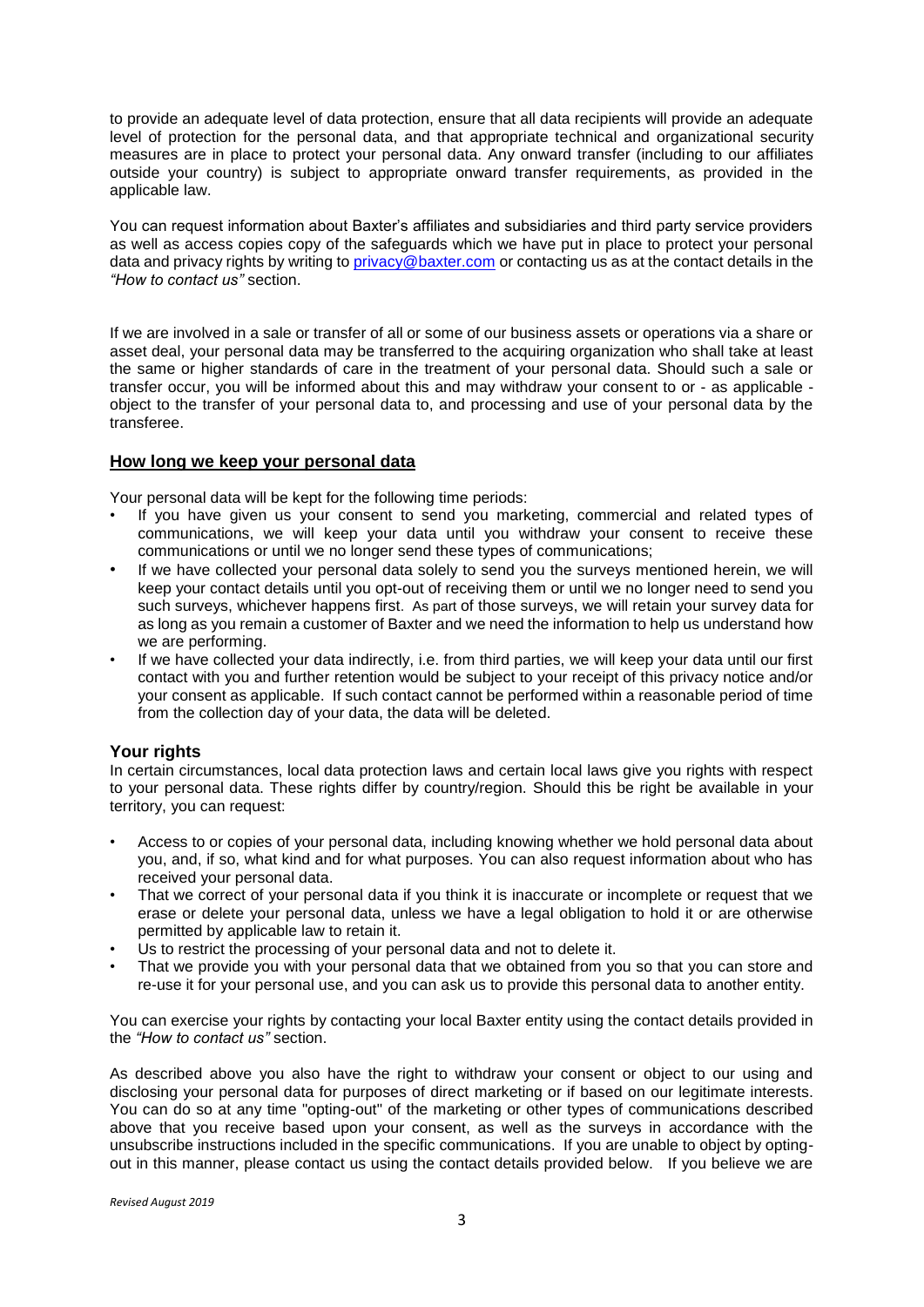using, disclosing or otherwise processing your personal data in a way that is not in accordance with the law you can lodge a complaint with a data protection authority in your country.

We will handle any request to exercise your rights in accordance with applicable law. Please note that depending on the circumstances, some of the above rights may not apply.

### **How to contact us** Please address your requests or questions concerning the processing of your personal data to: 150 Beach Road #30-01/08 Gateway West Singapore 189720 +65-6826-1900

[privacy@baxter.com](mailto:privacy@baxter.com)

You can also exercise any or your rights or get additional information about your rights, this Notice, or how we process your personal data, by contacting Baxter's Data Protection Officer by email to: privacy@baxter.com; telephone: Ethics and Compliance Hotline at 1-844-294-5418; Mail to: Baxter International Inc., ATTN: Data Protection Officer, Global Privacy Office 1 Baxter Parkway Deerfield, IL USA 60015.

### **B. Passive Collection of Personal Data**

### **Information collected through your usage of your Local Baxter Websites**

In order to provide your consent mentioned above in this Privacy Notice you will access the Local Baxter Website which may include unique identifiers and preference information such as your username. password, marketing preferences, internet protocol ("IP") address or cookie, which may contain information that may be considered personal data, as well as information that does not directly identify you, but which corresponds to your device, browser type, operating system, computer or mobile device, your navigation and clickstream behaviour from actions that you take on our website, *"Tracking Technologies We Use"*.

### **Tracking Technologies We Use**

Your Local Baxter Website utilizes various technologies as part of our legitimate interests in order to provide you with certain services and functionalities as follows.

#### **Cookies**

Like many websites, your local Baxter Websites uses "cookies." A cookie is a small file that is transferred to your computer's hard drive to help us improve content (e.g., it helps us determine which parts of the site are popular and which are less popular, so we may improve these areas in the future) and customize website content for our visitors. We will not combine cookie information with any personal data you have submitted to us. You may set your browser to reject cookies and to let you know when a cookie is being placed on your computer.

As is true of most websites, your Local Baxter Website gathers certain information automatically. This information may include Internet protocol (IP) addresses, browser type, Internet service provider (ISP), referring/exit pages, the files viewed on our site (e.g., HTML pages, graphics, etc.), operating system, date/time stamp, and/or clickstream data to analyse trends in the aggregate and administer the site. IP addresses and other data we gather automatically may be considered to be personal data in certain countries.

Use of cookies may vary with the unique features of Baxter websites. Therefore, please review the cookies policy included in the bottom of the Local Baxter Website for any additional information on the use of cookies.

Generally, we use cookies (and the other technologies identified below) for the following purposes:

*Revised August 2019*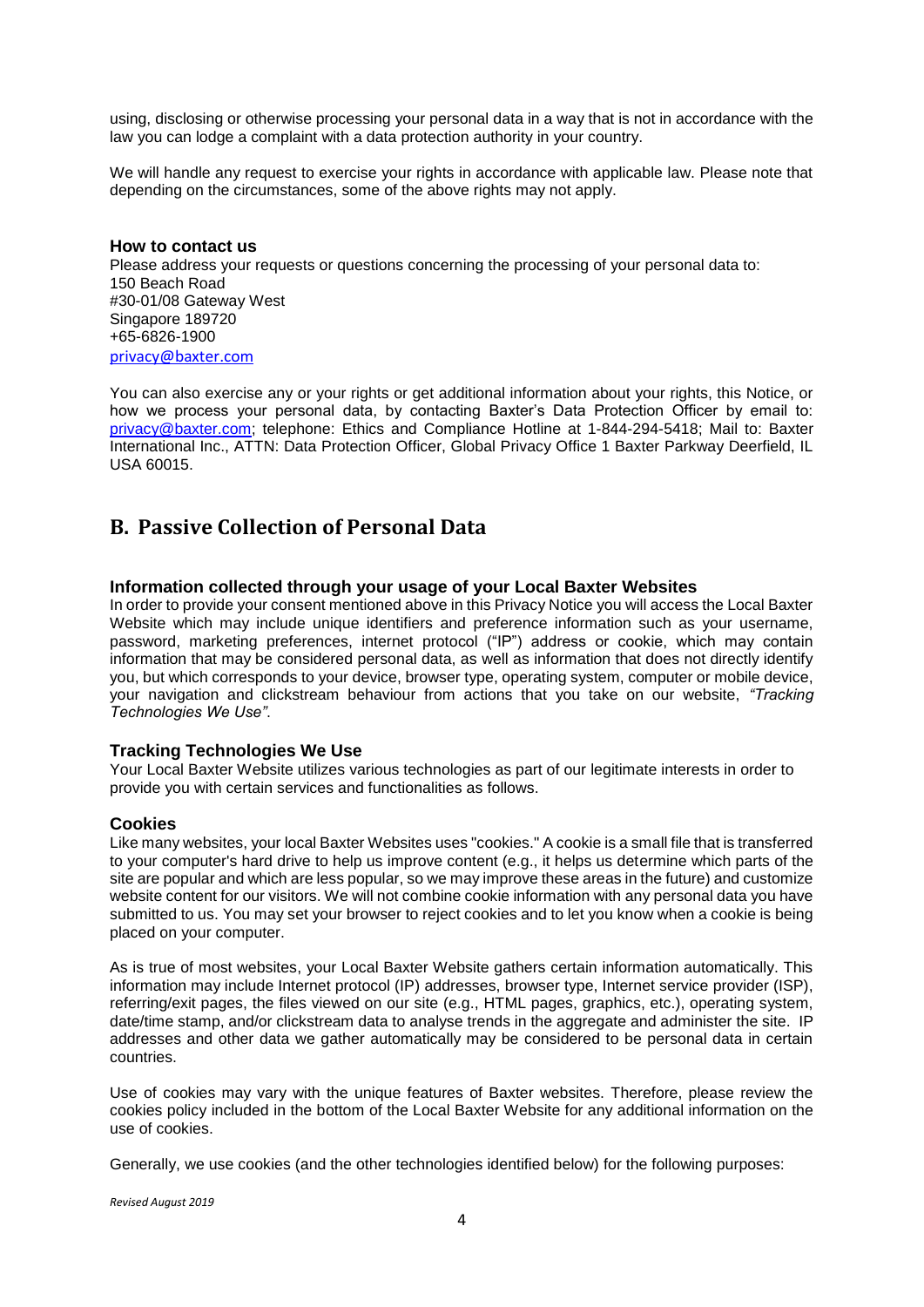•To provide a service: A cookie may be used to provide you with a specific service. For instance, if you are logging into an access-controlled section of our site, we set a temporary session cookie to establish that you have been authenticated. The information contained in these cookies consists of random data that is used by the server to authenticate the browser requests to the server for that particular session. If you choose not to accept a temporary cookie, you will not be able to navigate in these online applications. We also use a cookie when you visit your Local Baxter Website and request documentation or a response from us. When you are filling out a form, you may be given the option of having your Local Baxter Website deliver a cookie to your local hard drive. You might choose to receive this type of cookie in order to save time in filling out forms and/or revisiting our website. You can control the use of cookies at the individual browser level, but if you choose to disable cookies, it may limit your use of certain features or functions on our website or service.

•To facilitate website use: If a cookie is used, your Local Baxter Website will be able to remember information about your preferences and movement, either until you exit your current browser window (if the cookie is temporary) or until you disable or delete the cookie. Many users prefer to use cookies in order to help them navigate a website as seamlessly as possible. You should be aware that cookies are not able to "invade" your hard drive and return to the sender personal data from your computer.

•To understand our visitors: When you visit the Local Baxter Website, our computers may automatically collect statistics in aggregate about visitor behaviour. We may monitor statistics and other data such as how many people visit our site, the user's IP address, which pages people visit, from which domains our visitors come, which browsers people use and how they move about our website. We use this data about your visit for aggregation purposes only. These statistics are used to help us to understand our visitors' interests and improve the content and performance of our website.

### **Do Not Track**

Baxter does not track the users of the Local Baxter Website over time and across third party websites to provide targeted advertising and therefore does not respond to Do Not Track (DNT) signals. However, some third-party sites do keep track of your browsing activities when they serve you content, which enables them to tailor what they present to you.

### **Web Beacons**

Your Local Baxter Websites contains electronic images (called a "single-pixel gif" or "web beacon") that allow us to count page views or to access our cookies. In general, any electronic image viewed as part of a web page, including an ad banner, can act as a web beacon. Web beacons are typically very small, 1 by 1 pixel size, banner-like files, but their presence can be easily seen within Internet Explorer by clicking on "View" and then on "Source." Web beacons are so small in order not to use valuable space on the computer screen that is better used to display helpful content. We also may include web beacons in HTML-formatted newsletters containing graphics that we send to opt-in subscribers in order to count how many newsletters have been read. In addition, some advertising networks that serve ads on our websites may use web beacons within their clearly visible banner advertisements. Our web beacons do not collect, gather, monitor, or share any personal data about our website visitors. They are just the technique we use to compile our anonymous, aggregated statistics about website usage.

### **Internet Protocol (IP) Addresses**

Internet protocol (IP) addresses are unique identifiers automatically assigned to each computer when logging onto the Internet. We collect IP address information from any visitor to our Websites and log them for system administrative purposes only. IP addresses are not used for identification. This information helps us prepare aggregate demographic information and other information regarding the use of this site, and improve its functions. We do not link IP addresses to any information that is personally identifiable.

### **Analytics Tools**

Analytics Tools are an element of your Local Baxter Website. By using cookies, Analytics Tools collect and store data such as time of visit, pages visited, time spent on each page of the Baxter Sites, the IP address, and the type of operating system used in the devices used to access the Local Baxter Website. Please review the cookies policy included in the bottom of the Local Baxter Website for any additional information on the use of cookies.